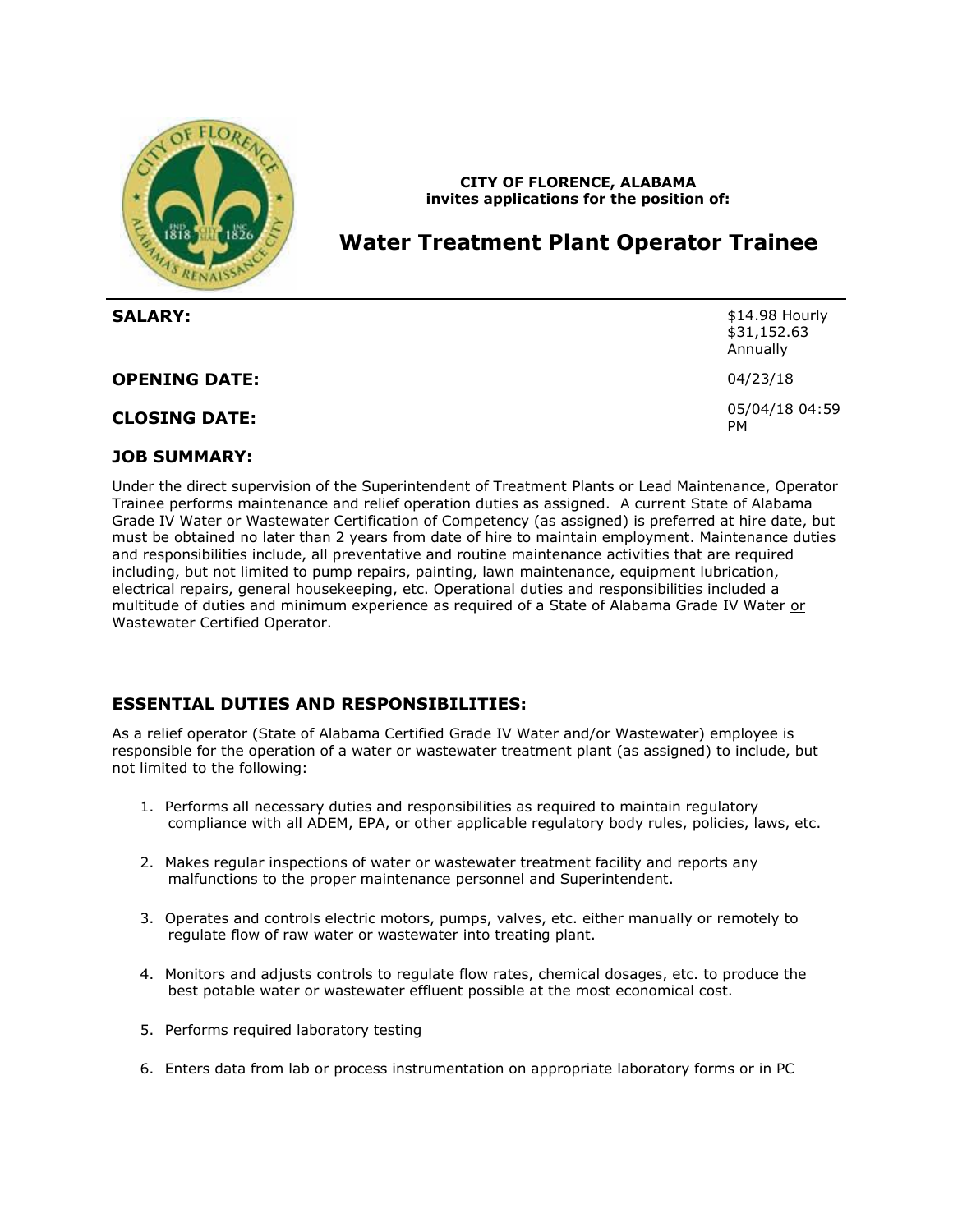database as required by the Superintendent.

- 7. Maintains all records required by the Superintendent and / or the regulatory agencies (ADEM and EPA). Continues to carry out all duties until a relief operator has been briefed on current operating conditions.
- 8. If the trainee currently possesses his or her certification, or obtains such certification within the 2 year requirement, the treatment plant operator trainee is responsible for maintaining a valid State of Alabama Water or Wastewater Certification of Competency as applicable and assigned. Under no circumstance, will an employee be allowed to continue duties as a treatment plant relief operator without such required valid certification.

When not performing duties as a relief operator, this job includes assigned maintenance duties and responsibilities as assigned by the Lead Maintenance supervisor that include, but are not limited to, the following:

- 1. Performs minor repairs and lubricates machines and equipment as required.
- 2. Performs clean up duties as assigned.
- 3. Performs landscaping maintenance of treatment plant lawns, tank sites, booster station sites, and lift station sites as required.
- 4. Checks water wells or wastewater lift stations for proper operation as assigned.
- 5. Performs routine preventative maintenance as required.
- 6. Perform any other duties as assigned by the Lead Maintenance supervisor within the scope of duties and responsibilities for general maintenance of a water or wastewater treatment plant as assigned.

## **MINIMUM QUALIFICATIONS, EXPERIENCE, TRAINING, & LICENSE:**

- 1. Associate in Applied Science degree in Water/Wastewater Technology, or high school diploma or general education degree (GED) with a minimum of two years' experience in a water or wastewater utility.
- 2. For continued employment, within a minimum of two years a trainee must obtain and maintain a State of Alabama Operator's Grade IV Water Certification of Competency to operate a water treatment facility or a Grade IV Water Certification of Competency to operate a wastewater treatment facility.

## **REQUIRED KNOWLEDGE SKILLS ABILITIES AND SUPERVISON REQUIRED:**

- 1. Ability to read and interpret documents such as safety rules, operating and maintenance instructions, and procedure manuals.
- 2. Ability to write routine reports and correspondence.
- 3. Ability to speak effectively before groups of customers or employees of organization.
- 4. Ability to calculate figures and amounts such as discounts, interest, commissions, proportions, percentages, area, circumference, and volume.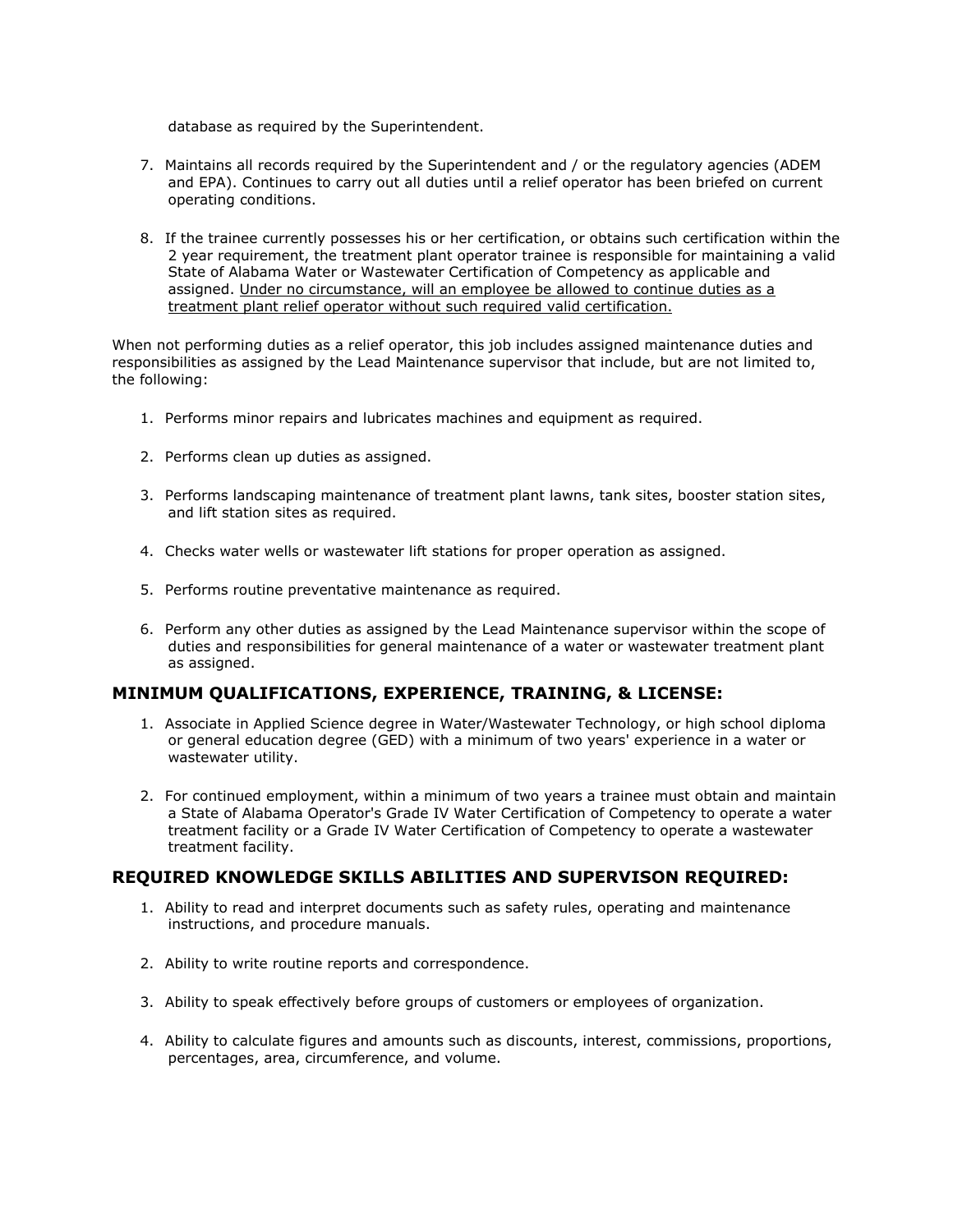- 5. Ability to apply concepts of basic algebra and geometry.
- 6. Ability to solve practical problems and deal with a variety of concrete variables in situations where only limited standardization exists.
- 7. Ability to interpret a variety of instructions furnished in written, oral, diagram, or schedule form.

#### **PHYSICAL DEMANDS:**

The physical demands described here are representative of those that must be met by an employee to successfully perform the essential functions of this job. Reasonable accommodations may be made to enable individuals with disabilities to perform the essential functions. While performing the duties of this job, the employee is frequently required to walk. The employee is occasionally required to stand; sit; stoop, kneel, crouch, or crawl; and talk or hear. The employee must occasionally lift and/or move up to 50 pounds.

#### **WORK ENVIRONMENT:**

The work environment characteristics described here are representative of those an employee encounters while performing the essential functions of this job. Reasonable accommodations may be made to enable individuals with disabilities to perform the essential functions.

#### **Applications may be used for up to ninety (90) days for similar job postings.**

The City of Florence, Alabama is an Equal Opportunity Employer. In compliance with the Americans with Disabilities Act, the City will provide reasonable accommodations to qualified individuals with disabilities and encourages both prospective and current employees to discuss potential accommodations with the employer.

The City of Florence, Alabama is an Equal Opportunity Employer APPLICATIONS MAY BE FILED ONLINE AT: <http://www.florenceal.org/>

Position #04032018I WATER TREATMENT PLANT OPERATOR TRAINEE SD

110 W. College Street Suite 107 Florence, AL 35630 256-718-5089 256-760-6360

[florencejobs@florenceal.org](mailto:florencejobs@florenceal.org)

## **Water Treatment Plant Operator Trainee Supplemental Questionnaire**

- \* 1. What is the highest level of education you possess?
	- $\Box$  No Formal Education
	- $\Box$  GED Certificate
	- $\Box$  High School Diploma
	- $\Box$  Associate Degree
	- $\Box$  Relevant Associate Degree
	- Bachelor Degree
	- $\Box$  Relevant Bachelor Degree
	- $\Box$  Master Degree
	- Relevant Master Degree